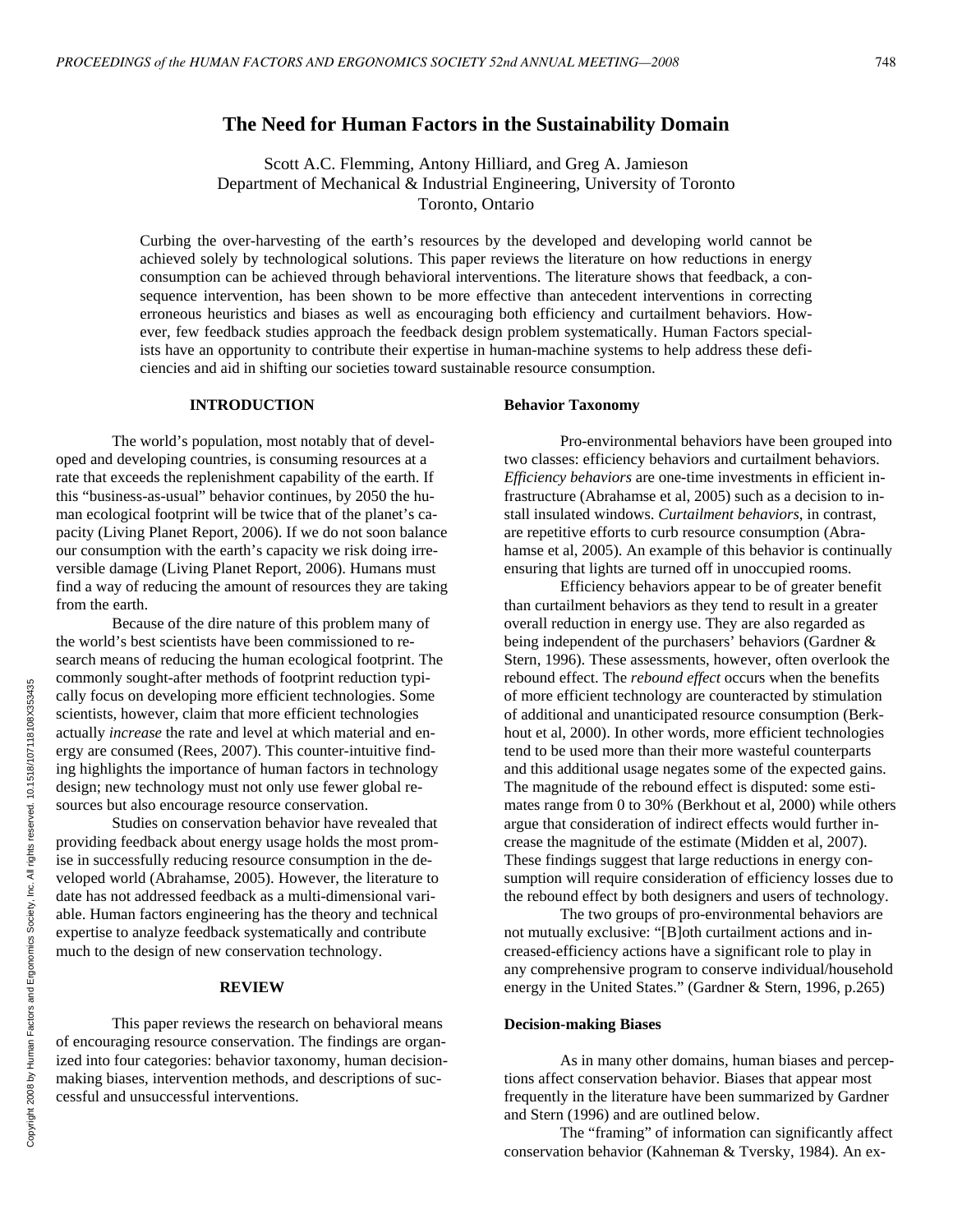periment that labeled cost reductions from an insulation investment as "dollars not wasted" instead of "dollars saved" resulted in study participants being more likely to adopt the investment (Yates, as cited in Gardner & Stern, 1996, p. 233). Framing information appears to be an effective tool in making an environmentally prudent choice more attractive.

How individuals perceive risk affects how they assign subjective costs to hazardous outcomes and therefore how they will prepare for such an outcome (Gardner & Stern, 1996). To assess risk, laypeople typically focus on the probability of an event, discount its severity, greatly desire certainty, and consider only risks that threaten something they value (Gardner & Stern, 1996). Use of the overconfidence bias (Bremmer et al, 1996) and the availability heuristic (Tversky & Kahneman, 1974) often result in misperceptions of the probability of rare and frequent as well as dramatic and mundane events by experts and laypeople (Gardner & Stern, 1996). These observations reveal that a method of intelligibly communicating the risk and severity of over-consumption could help in its reduction.

If opportunities for environmentally prudent behavior are not perceived they cannot be adopted. When asked what could be done to improve energy efficiency in the home, householders most often suggest those actions that are most readily available to memory (Gardner & Stern, 1996). Opportunities that have the greatest saliency and are more readily available are more likely to be recalled (Wickens & Hollands, 2000). For instance, heat escaping from the attic is much less noticeable than a light left on in the study; in this case, the need to turn off the lights would likely be recalled more frequently than the more pressing need to install insulation. This finding demonstrates that users require a more objective method of determining where to invest their time and money.

When perceptions and biases influence reactions to environmental problems, severe consequences can result. The perception of having little control over an environmental problem often results in maladaptive behaviors such as learned helplessness, avoidance, denial, wishful thinking, and fatalism (Gardner & Stern, 1996). Those exhibiting these maladaptive behaviors will not take simple steps to avoid hazards: in one study, homeowners displaying one of the above behaviors would not purchase highly subsidized insurance even though they lived in hazard-prone areas (Gardner & Stern, 1996). Informing citizens of appropriate responses to environmental threats may help reduce reliance on these coping mechanisms (Gardner & Stern, 1996).

Often environmentally prudent behaviors are not adopted because of perceived or real barriers. These barriers include investment of time and money, ignorance about how to perform a given action, and uncertainty about the benefit of an action (Gardner & Stern, 1996). Governmental bodies have offered rebates, discounts, or free audits to address these obstacles. However, removing or lowering financial barriers alone does not appear to be sufficient; for example, use of a home energy efficiency rebate program was very low even when it offered to reimburse 93% of the cost of renovations. However, in homes where energy audits were performed and homeowners knew how much they could expect to save, re-

bate use was almost certain (Gardner & Stern, 1996). This illustrates that supplying relevant and clear information about the benefits of pro-environmental behaviors are instrumental in spurring more individuals to adopt them.

The above discussion has illustrated that supplying information is important in effecting behavior change. The section below will describe the various methods through which such information can be disseminated.

## **Methods of Intervention**

Methods used to elicit conservation behavior are often divided into two general categories: antecedent and consequence strategies. *Antecedent strategies* attempt to influence behavior by first modifying underlying determinants of behavior (Abrahamse et al, 2005). For example, the information provided by pamphlets is intended to increase knowledge about conservation, which is in turn expected to influence future behaviors. *Consequence strategies*, by comparison, attempt to affect actions by establishing positive or negative consequences to behaviors (Abrahamse et al, 2005). A driver informed of how her fuel efficiency changes as a result of conservative driving behavior is rewarded with the satisfaction of knowing that she has increased the amount of time before refueling, reduced her fuel costs, and lowered her ecological footprint (Rosenwald, 2008). Antecedent and consequence strategies can be implemented in various forms and have been shown to have differing effects.

*Antecedent strategies.* Antecedent strategies typically focus on providing general information about actions that can reduce energy consumption. There are many means through which this information has been circulated, such as workshops, mass media, and home auditing.

Geller (1981) studied the effectiveness of three-hour workshops that included lectures, discussions, and demonstrations. Analysis of surveys indicated that while these workshops successfully increased concern and knowledge about the energy crisis, follow-up home visits revealed no indication of behavioral change (Geller, 1981).

Similar results have been found for energy conservation information communicated through mass media such as television and pamphlets. Studies have often shown significant changes in self-reported behavior, while actual behavior and knowledge about environmental programs, problems, and processes remain unchanged (Abrahamse et al, 2005). Similarly, the effectiveness of written communication with US citizens of lower socio-economic status has shown to be minimal and communications must be perceived to have been sent by a trusted source to be heeded (Gardner & Stern, 1996).

Television and print have also been used to provide examples of model behavior. Although short-term reductions in energy use have been realized by those viewing these examples (Abrahamse et al, 2005), this method appears to be difficult and costly to maintain (Gardner & Stern, 1996).

Face-to-face methods such as home auditing relay information relevant to the specific user, thereby reducing information overload (Abrahamse et al, 2005). Results of home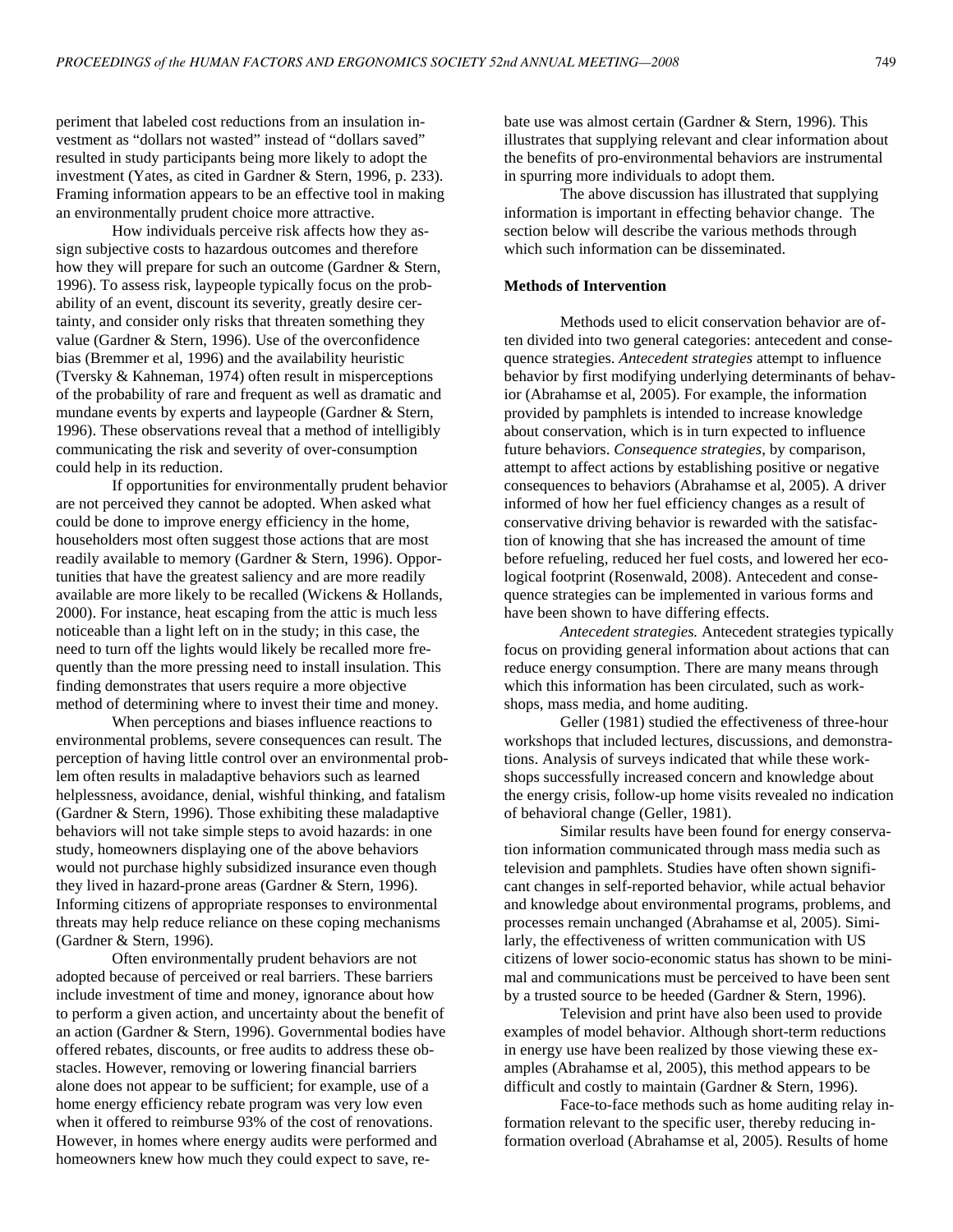audit programs, however, vary greatly and appear to degrade with time (Abrahamse et al, 2005).

The above strategies, and indeed conservation strategies in general, are often used in tandem with other interventions such as goal setting. When individuals set and commit to goals it is thought that the activation of personal and social norms will result in attainment of those energy-conservation goals (Abrahamse et al, 2005). The results of these studies vary, but it appears small long term gains can be realized (Abrahamse et al, 2005; Gardner and Stern, 1996). These results, however, depend on the size of the goal. A study by Becker (1978) showed that households who received both a difficult goal (20% reduction in energy use) and performance feedback were the only group to statistically differ from control (Abrahamse et al, 2005). Introducing simpler interventions such as providing reminders and highlighting norms are difficult to implement successfully (Gardner & Stern, 1996)

In summary, the literature reveals that antecedent strategies obtain insignificant and/or short-term results.

*Consequence strategies.* Consequence strategies also provide information about energy-saving behaviors but they differ from antecedent strategies in their specificity and timing. Consequence strategies supply information that informs an energy user about the effects of a specific behavior *after*  they have performed it.

Providing feedback about energy usage in the home has been shown to reduce consumption by up to 20% (Darby, 2006). Most studies, however, have shown reductions averaging around 10-15%. These reductions appear to continue as long as the feedback apparatus remains in place.

While feedback about variable pricing does not always decrease overall energy consumption, it has been successful in shifting electricity consumption away from peak periods (Faruqui & George, 2005; Abrahamse et al, 2005). This shift is beneficial as peak loads are often met through inefficient methods of generation (Faruqui & George, 2005).

Providing *comparative* feedback to households attempts to foster a sense of competition, social pressure, or social comparison to encourage reduction in resource usage (Abrahamse et al, 2005). Previous studies have shown, however, that this approach garners either little to no positive effect and sometimes results in negative effects (Abrahamse et al, 2005). Study participants have been reported to argue that their comparison group is inappropriate or that they would only take action if they consumed appreciably more energy than others in their comparison group (Darby, 2006).

The other major consequence strategy, provision of rewards, seems to garner only short-term behavioral effects (Abrahamse et al, 2005).

This survey of studies shows that the consequence strategy of feedback holds the greatest promise in helping individuals reduce the amount of energy they consume. This intervention obtains significant and long-term results unlike almost all other strategies.

*The role of attitudes and competencies.* One explanation for why many antecedent methods are ineffective over the long term may be that a change in attitude does not reliably produce a change in behavior. This claim is supported by a

study by Gatersleben et al (2002) that found that income and household size were better predictors of household energy use than attitude. Another found that performance in controlling a simulated central heating system was related to self-reported environmental concern only when feedback was not present (Sauer et al, 2007). This finding suggests that when a consequence strategy (e.g., feedback) is used, the underlying determinants that antecedent strategies attempt to influence (e.g., attitude) play a sub-ordinate role. Previous reviews of the literature have come to similar conclusions: "[C]ontrolled studies show that educational efforts to change environmental attitudes and beliefs generally have little effect on behavior." (Gardner & Stern, 1996, p.74)

The previous conclusions may not pertain to all attitudes: Recyclers and non-recyclers have been found to have similar beliefs about the benefits of recycling but different beliefs about the *difficulty* of performing the act of recycling (Gardner & Stern, 1996). This finding and others (e.g., Van Kesteren, 2006 on the specificity of attitudes studied) suggest that more study of the relation between attitudes/beliefs and behavior is merited.

Competence in performing environmentally-prudent behavior is critical. It has been shown to be a better predictor of pro-environmental behavior than beliefs about the importance of conservation (Corral-Verdugo, 1997). Similarly, it has also been found that one of the strongest predictors of involvement in political environmental movements is knowledge of *how* to participate in these movements; environmental attitudes, however, were deemed much less significant (Gardner & Stern, 1996). In another study, participants used 12% less electricity to cook meals at home with the help of an electronic feedback display. These results were obtained without participants having been given economic incentives or instructions to conserve energy (Wood & Newborough, 2003). This suggests that well-designed feedback tools can increase competence in conserving energy.

## **Successful Methods**

Past research has shed light on what characterizes a successful method of encouraging environmentally prudent behavior. An ideal method should: 1) garner attention, 2) contain a carefully designed and intelligible message that separates important from unimportant information, 3) make visible pertinent but normally imperceptible information, 4) be close in space and time to where the behavior takes place, 5) consider the audience, 6) be credible, and 7) encourage participation (Gardner & Stern, 1996). Almost every type of intervention previously mentioned can satisfy at least one of these characteristics but well-designed feedback is the intervention that exhibits the most of these characteristics. Well-designed feedback is: specific and personalized (Benders et al, 2006; Brandon and Lewis, 1999), related to behavior in an intelligible way (Winett & Neale, 1979), frequent and available immediately before and after an action (Abrahamse et al, 2005; Gardner & Stern, 1996), credible (Seligman et al, 1977), and able to give insight about *how* to act upon the given information (Sauer et al, 2007). This overlap suggests that feedback is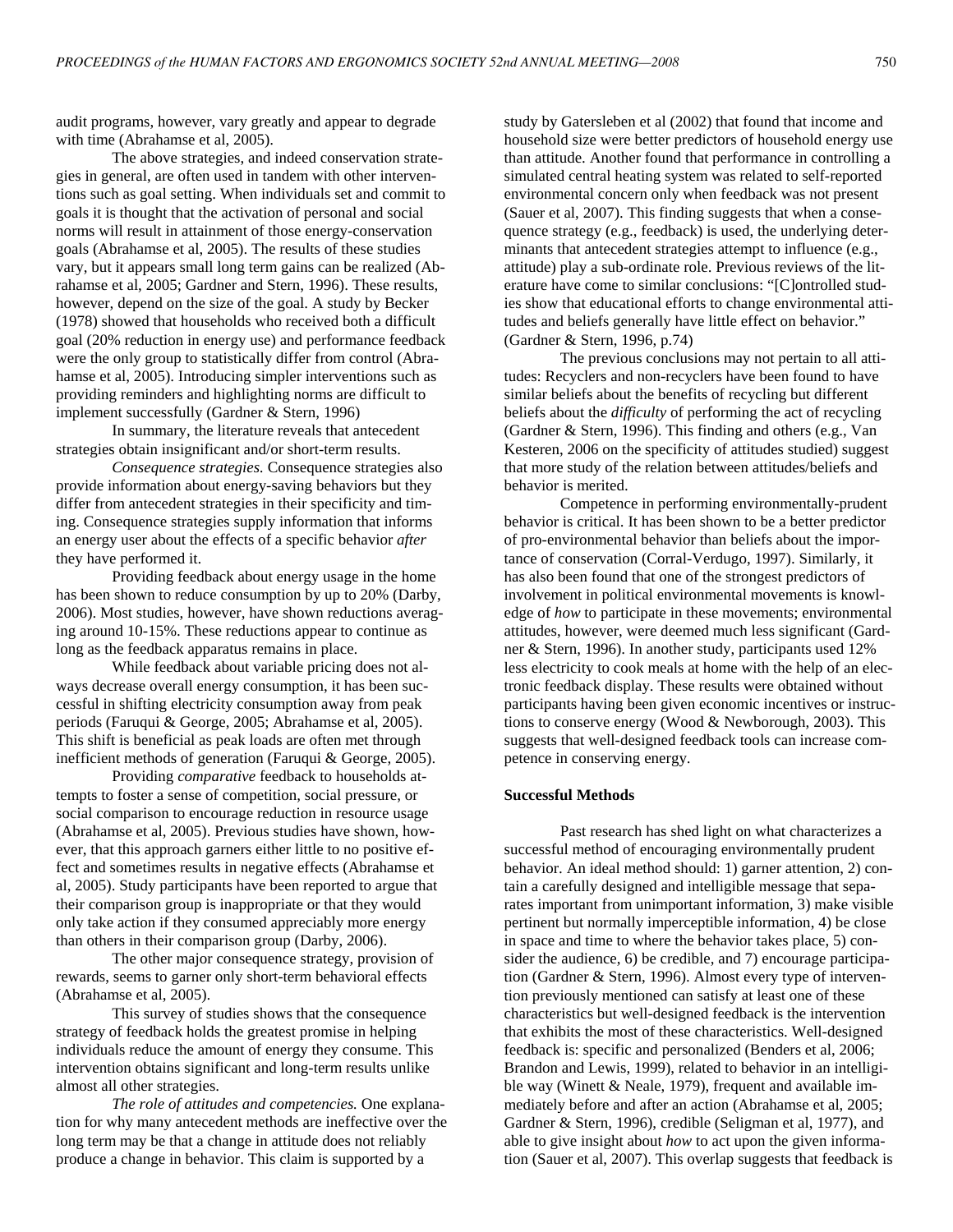one of the best tools to facilitate energy conservation. Three decades of research substantiates the conclusions of Seligman et al (1977, p.331): "In general, feedback research has shown that performance feedback, displayed to the human operator, is critical in producing effective performance."

*Benefits of successful interventions*. Successful implementation of feedback has been shown to improve objective performance (Sauer et al, 2007), motivation, and the rate and level of learning (Seligman et al, 1977). Since the effects of user actions are demonstrated (Seligman et al, 1977), users are able to see the relationship between their behavior and energy consumption (Benders et al, 2006).

Despite favorable experimental results, feedback does not appear to be widely implemented in the conservation domain. Seligman et al (1977) describe the environment of the average homeowner as "information deficient" (p. 331). Unfortunately, not much has changed in the past thirty years: A recent study has found that more than half of homeowners did not know where their gas/electricity meters were and almost half could not read them (Wood & Newborough, 2003).

*Drawbacks of weak interventions*. There are many negative effects of living in an information-impoverished environment that illustrate the need for effective interventions.

Without information, individuals perceive themselves as unable to control their consumption: "[T]here appeared to be virtually no sense of being able to actively and significantly reduce energy consumption in the household" (Darby, 2006, p. 5). Providing the right tools can relieve this sense of powerless-ness; even without prompting (Wood & Newborough, 2003).

Lack of relevant and intelligible information about the energy environment also results in ignorance of how energy is consumed. Hutton et al (1986) report "many surveys over the last 10 years have indicated a general lack of knowledge about the rate of energy consumption associated with specific appliances, energy systems, and appropriate behavioral patterns" (p. 329). This lack of understanding often results in poor decision making (Gardner & Stern, 1996). As was stated earlier, individuals will often rely upon nonoptimal biases and heuristics to select their actions.

The paucity of feedback given to individuals also results in their being unable to understand how the physical world around them operates – they have difficulty understanding relationships between their behavior and environmental problems (Brandon & Lewis, 1999). One study showed that 25%-62% of the population has an inaccurate mental model of how a thermostat works (Kempton, 1986). Such poor understandings of technology and environment lead to inefficient use of resources.

The results from previous studies of conservation behavior have been helpful in identifying feedback as the most promising intervention. However, several weaknesses make the findings from many studies difficult to generalize.

## **Deficiencies in Previous Research**

Prior reviews of conservation behavior studies have cited widespread design flaws that compromise the ability to

draw strong conclusions. Many of these problems are fundamental, such as the use of small sample sizes or short-term horizons (Abrahamse et al, 2005). A significant number of studies confound independent variables, making it impossible to determine the degree to which each variable was responsible for the observed result. (Abrahamse et al, 2005). In addition, it is often difficult to determine how independent variables were defined. For instance, when "information" was presented to participants, it was often unclear as to what it comprised (Abrahamse et al, 2005). Previous reviewers had difficulty summarizing the literature because the dearth of information provided by many past experiments made it difficult to calculate simple measures like effect size. Indeed, "conducting a thorough meta-analysis was not deemed feasible" (Abrahamse et al, 2005, p. 275).

The above examples illustrate that study designers often choose target behaviors for a study that they *perceive* to be appropriate, not necessarily ones that have been validated. Target behaviors chosen through intuition rather than understanding often result in experiments that concentrate on actions that relate to the manifestations of a problem rather than the origins of a problem (Gardner & Stern, 1996).

## **NEW CONTRIBUTIONS**

Past studies often appear to lack a theory of the relationship between actor and environment. Consequently, experimenters did not often structure their studies or explain their results in relation to an overarching scheme. Having no systematic approach to feedback design has hindered experimenters from asking and answering more and bigger questions. "More systematic research on the effectiveness of interventions under various circumstances would be advisable." (Abrahamse et al, 2005, p. 282)

Previous studies have focused on where and when to supply information but are generally weak in information design. In most cases little attention was paid to what information was available (content), how the content was interrelated (structure), and how the structure and content were represented to individuals (form). Instead, it was assumed that any feedback in any form was comprehensible by, and helpful to, study participants. Authors often did not consider that various methods of information presentation may result in differing behavioral effects; they did not consider feedback to be a multi-dimensional variable. If these experiments did not result in a significant effect, experimenters often concluded that feedback in general can do little to change behavior. One study concluded; "This study cautions against saying that any type of feedback, under any conditions, directed at any population, will produce positive results." (Hutton et al, 1986, p.336), More attention must be paid to aspects of information design to determine what causes observed effects.

*Uni-disciplinary approaches*. In the past, approaches to tackle the unsustainable nature of developed countries have typically been uni-disciplinary. These approaches are likely to be inadequate for achieving major reductions in resource consumption (Darby, 2006). Combating a problem as large as the over harvesting of the earth's resources requires input from